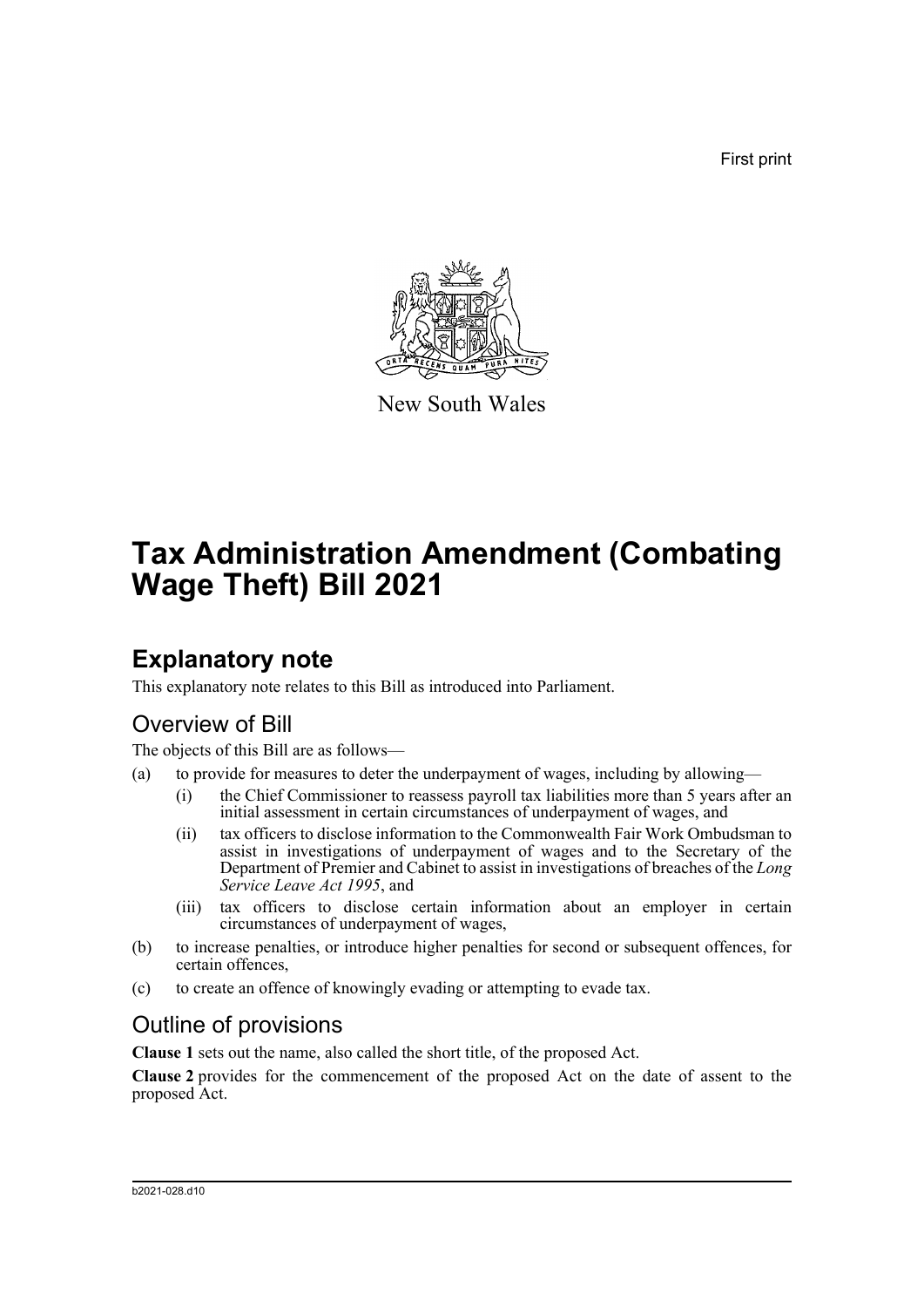### **Schedule 1 Amendment of Taxation Administration Act 1996 No 97**

**Schedule 1[1]** allows the Chief Commissioner to make a reassessment of a taxpayer's tax liability more than 5 years after the initial assessment in certain circumstances where there has been underpayment of wages to an employee by the taxpayer. A tax liability may be reassessed if—

- (a) an investigation relating to the taxpayer by the Commonwealth Fair Work Ombudsman under the *Fair Work Act 2009* of the Commonwealth has been finalised and has found underpayment of wages, or
- (b) the Chief Commissioner is satisfied that the taxpayer has underpaid wages.

In either case, a reassessment may only be carried out if the underpayment of wages has resulted in the taxpayer's liability to pay payroll tax under the *Payroll Tax Act 2007* not having been assessed or assessed at a lower amount than the Chief Commissioner would otherwise have assessed

**Schedule 1[2]–[5]** increase the penalties for offences against sections 48–54 of the *Taxation Administration Act 1996* relating to record keeping, offences against sections 55 and 56 relating to false or misleading, or deliberate omission of, information, the offence against section 57 of failure to lodge documents and the offence against section 58 of falsifying or concealing identity. The amendments also provide for higher penalties for a second or subsequent offence against sections 50, 55 and 56. **Schedule 1[10]** provides that the higher penalties do not apply to offences against those sections that were committed before the commencement of the proposed Act.

**Schedule 1[6]** creates an offence of knowingly evading or attempting to evade tax, with a maximum penalty of \$110,000 or 2 years imprisonment, or both.

#### **Schedule 1[7]** inserts definitions into Part 9, Division 3 of *employer*, *fair work instrument*, *Fair Work Ombudsman, safety net contractual entitlement* and *wages*.

**Schedule 1[8]** allows a tax officer to disclose information obtained under or in relation to the administration of a taxation law to the Fair Work Ombudsman to assist the Fair Work Ombudsman to perform certain functions under the *Fair Work Act 2009* of the Commonwealth and to the Secretary of the Department of Premier and Cabinet for the purpose of investigating breaches of the *Long Service Leave Act 1995*.

**Schedule 1[9]** allows tax officers to disclose information about employers obtained under or in relation to the administration of a taxation law in circumstances where there has been underpayment of wages by the employer that has resulted in the employer's liability to pay payroll tax under the *Payroll Tax Act 2007* not having been assessed or assessed at a lower amount than would otherwise have been assessed had the underpayment not occurred. The disclosure must be in accordance with guidelines issued by the Minister for Finance and Small Business.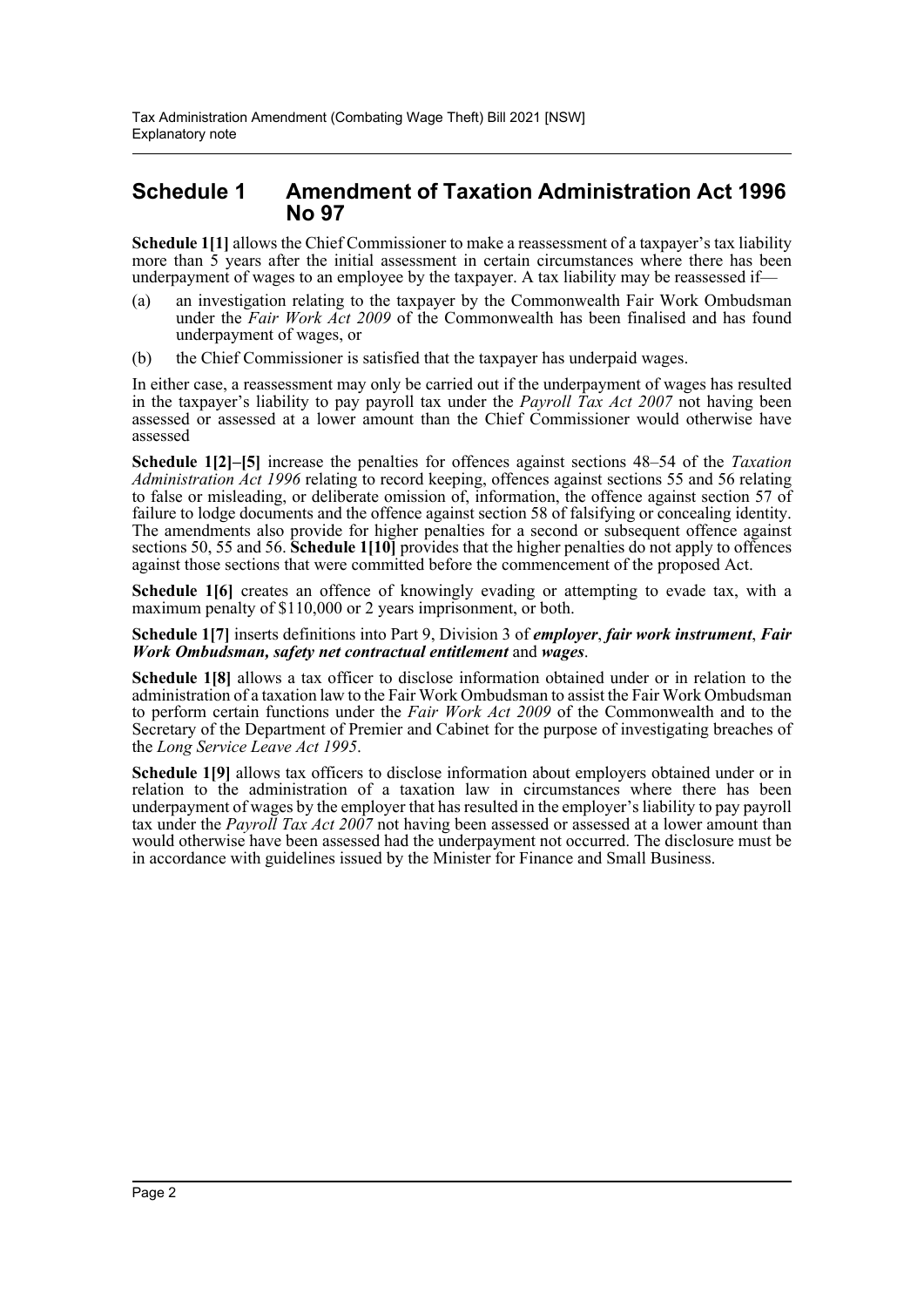First print



New South Wales

# **Tax Administration Amendment (Combating Wage Theft) Bill 2021**

## **Contents**

| Schedule 1 | Amendment of Taxation Administration Act 1996 No 97 |      |
|------------|-----------------------------------------------------|------|
|            | 2 Commencement                                      |      |
|            | Name of Act                                         |      |
|            |                                                     | Page |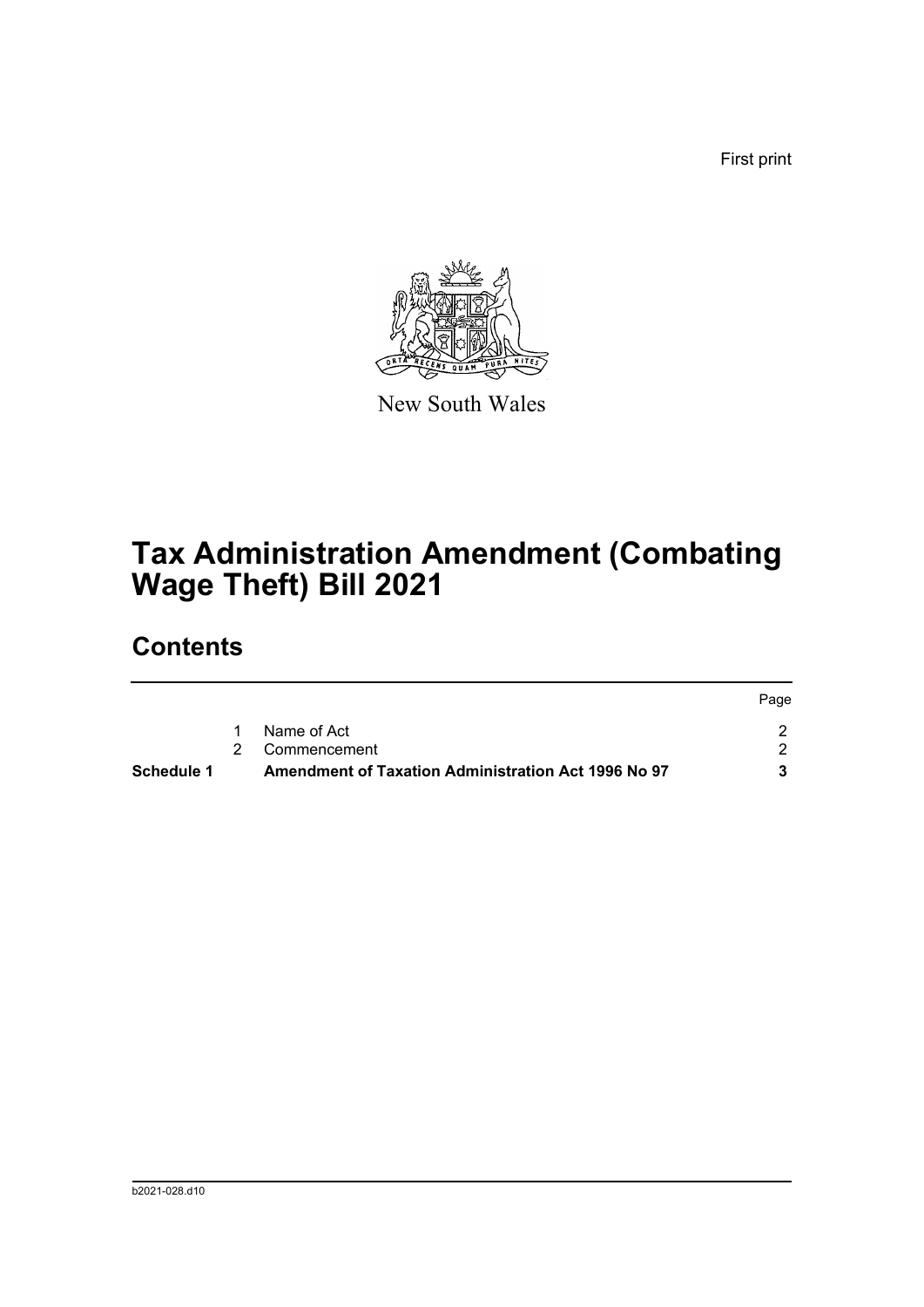

New South Wales

## **Tax Administration Amendment (Combating Wage Theft) Bill 2021**

No , 2021

### **A Bill for**

An Act to amend the *Taxation Administration Act 1996* to provide for measures to deter the underpayment of wages by employers, to increase penalties for certain offences and to create an offence of tax evasion; and for other purposes.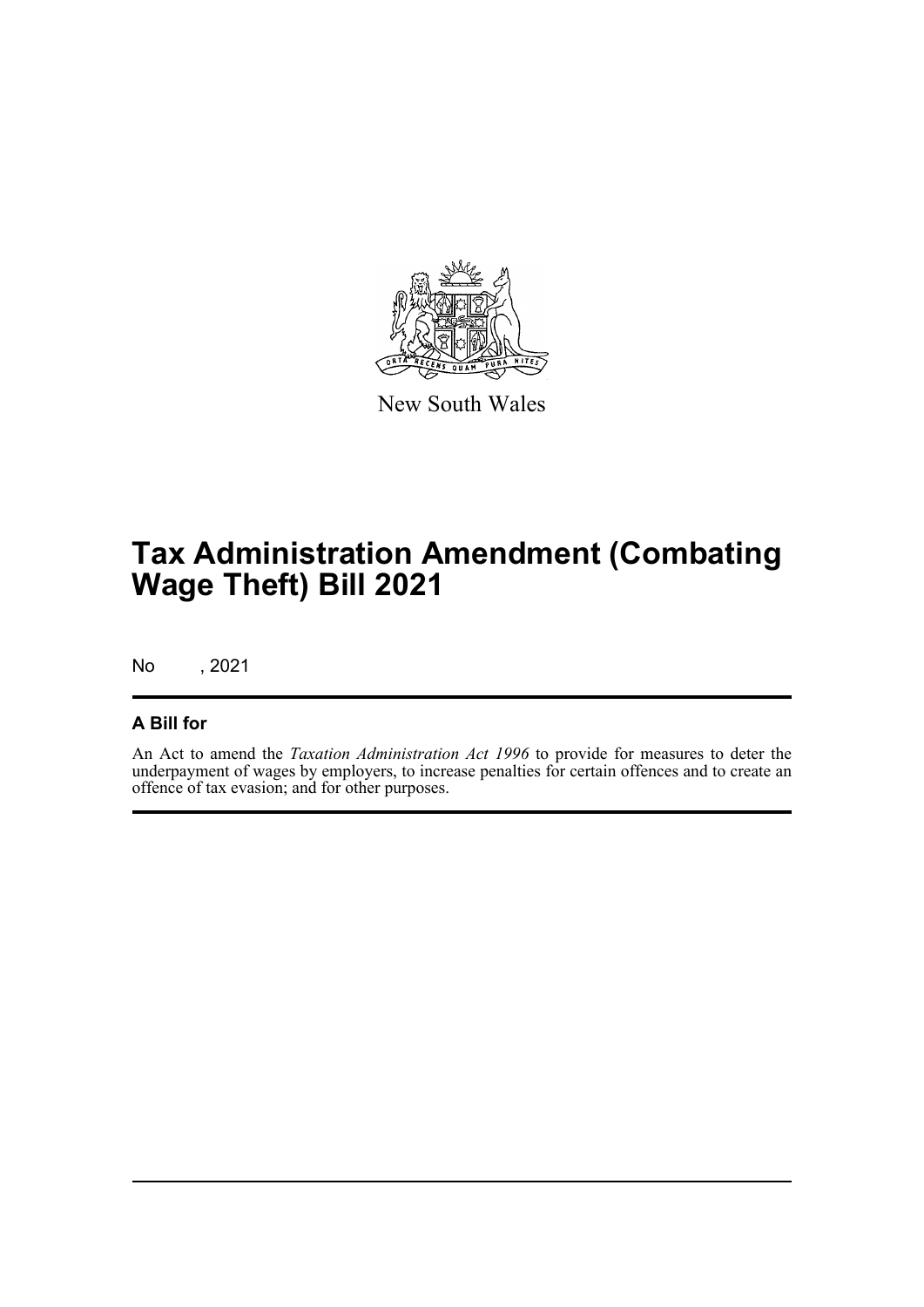Tax Administration Amendment (Combating Wage Theft) Bill 2021 [NSW]

<span id="page-4-1"></span><span id="page-4-0"></span>

| The Legislature of New South Wales enacts—                                    |               |
|-------------------------------------------------------------------------------|---------------|
| Name of Act                                                                   | $\mathcal{P}$ |
| This Act is the Tax Administration Amendment (Combating Wage Theft) Act 2021. | 3             |
| Commencement                                                                  | 4             |
| This Act commences on the date of assent to this Act.                         | 5             |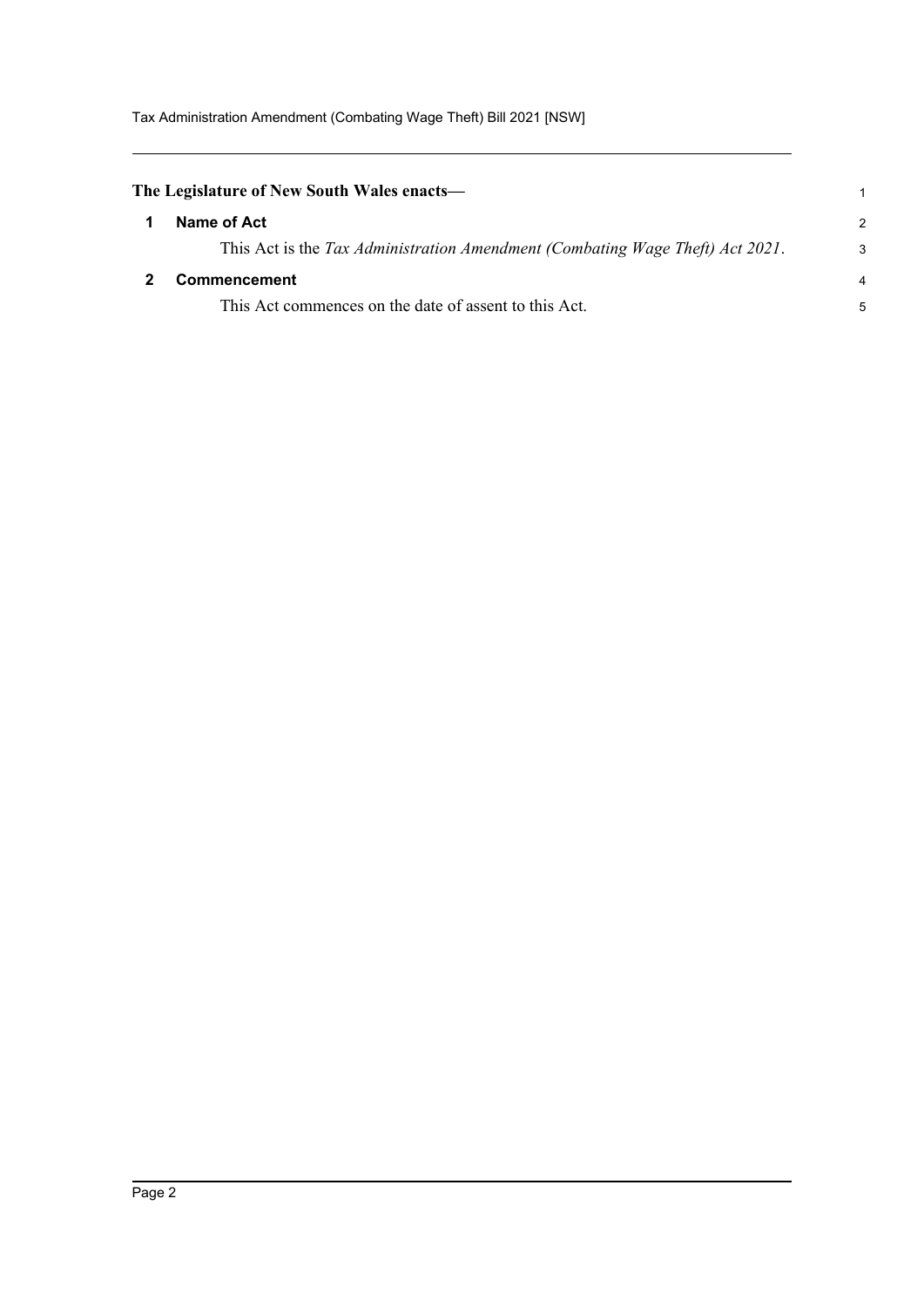**[1] Section 9 Reassessment**

### <span id="page-5-0"></span>**Schedule 1 Amendment of Taxation Administration Act 1996 No 97**

|                   | Insert at the end of section $9(3)(d)$ — |                  |                                                                                                                                                                                                                                                                                                                                                                                      | 4                                      |
|-------------------|------------------------------------------|------------------|--------------------------------------------------------------------------------------------------------------------------------------------------------------------------------------------------------------------------------------------------------------------------------------------------------------------------------------------------------------------------------------|----------------------------------------|
|                   |                                          | , or             |                                                                                                                                                                                                                                                                                                                                                                                      | $\mathbf 5$                            |
|                   | (e)                                      |                  | the reassessment is of a tax liability of a taxpayer based on a return<br>under the <i>Payroll Tax Act 2007</i> if-                                                                                                                                                                                                                                                                  | 6<br>$\overline{7}$                    |
|                   |                                          | (i)              | the conditions set out in section 83A to enable a disclosure to be<br>made under that section in relation to the taxpayer have been met,<br><b>or</b>                                                                                                                                                                                                                                | 8<br>9<br>10                           |
|                   |                                          | (ii)             | the Chief Commissioner is satisfied of the following—<br>the taxpayer has underpaid wages to an employee,<br>(A)<br>as a result of that underpayment, the taxpayer's liability to<br>(B)<br>pay payroll tax under the <i>Payroll Tax Act 2007</i> was not<br>assessed or assessed at a lower amount than would<br>otherwise have been assessed had the underpayment not<br>occurred. | 11<br>12<br>13<br>14<br>15<br>16<br>17 |
| [2]               |                                          |                  | Sections 48(1), 49(2), 51, 52, 53(1) and 57                                                                                                                                                                                                                                                                                                                                          | 18                                     |
|                   |                                          |                  | Omit "100 penalty units" wherever occurring. Insert instead "250 penalty units".                                                                                                                                                                                                                                                                                                     | 19                                     |
| [3]               | (a)<br>(b)                               | Maximum penalty- | Section 50 Inclusion of false or misleading information<br>Omit "Maximum penalty: 100 penalty units.". Insert instead—<br>500 penalty units for a first offence, or<br>1,000 penalty units for a second or subsequent offence.                                                                                                                                                       | 20<br>21<br>22<br>23<br>24             |
| [4]               | Sections 54 and 58                       |                  |                                                                                                                                                                                                                                                                                                                                                                                      | 25                                     |
|                   |                                          |                  | Omit "100 penalty units" wherever occurring. Insert instead "500 penalty units".                                                                                                                                                                                                                                                                                                     | 26                                     |
| [5]               | Sections 55 and 56                       |                  |                                                                                                                                                                                                                                                                                                                                                                                      | 27                                     |
|                   | (a)<br>(b)                               | Maximum penalty- | Omit "Maximum penalty: 100 penalty units." wherever occurring. Insert instead—<br>500 penalty units for a first offence, or<br>1,000 penalty units or 2 years imprisonment, or both, for a second or<br>subsequent offence.                                                                                                                                                          | 28<br>29<br>30<br>31<br>32             |
| [6]               | <b>Section 58A</b>                       |                  |                                                                                                                                                                                                                                                                                                                                                                                      | 33                                     |
|                   | Insert after section 58-                 |                  |                                                                                                                                                                                                                                                                                                                                                                                      | 34                                     |
|                   | 58A<br><b>Tax evasion</b>                |                  |                                                                                                                                                                                                                                                                                                                                                                                      | 35                                     |
|                   | tax.                                     |                  | A person must not, by act or omission, knowingly evade or attempt to evade<br>Maximum penalty—1,000 penalty units or 2 years imprisonment, or both.                                                                                                                                                                                                                                  | 36<br>37<br>38                         |
| $\left[ 7\right]$ | <b>Section 81A</b>                       |                  |                                                                                                                                                                                                                                                                                                                                                                                      | 39                                     |
|                   |                                          |                  | Insert before section 81 in Part 9, Division 3-                                                                                                                                                                                                                                                                                                                                      | 40                                     |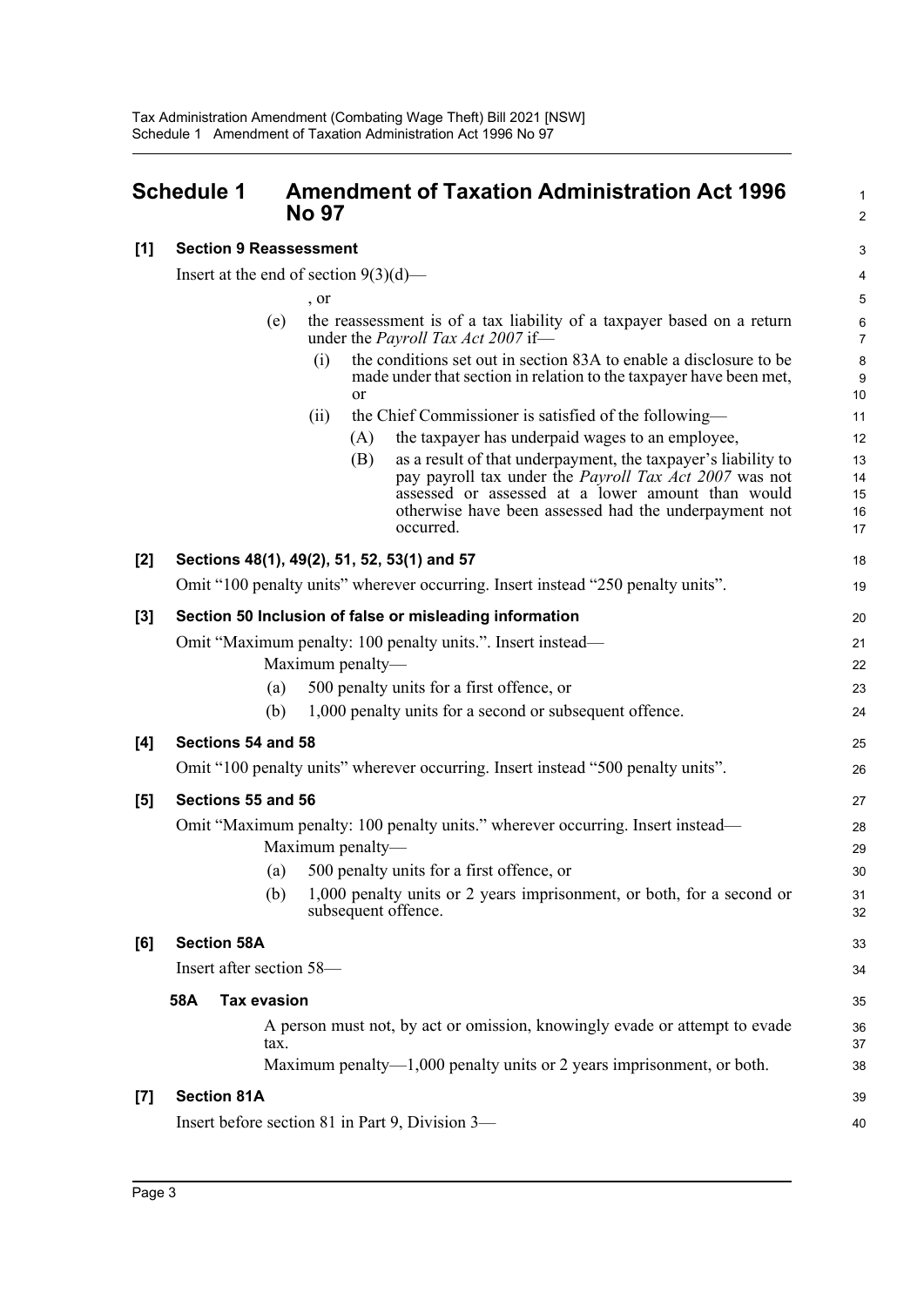|     | 81A                                                                                                                                                          |                    | <b>Definitions</b>                                                                                                                                                                                                                                            | 1                    |  |  |
|-----|--------------------------------------------------------------------------------------------------------------------------------------------------------------|--------------------|---------------------------------------------------------------------------------------------------------------------------------------------------------------------------------------------------------------------------------------------------------------|----------------------|--|--|
|     | In this Division-                                                                                                                                            |                    |                                                                                                                                                                                                                                                               |                      |  |  |
|     | <i>employer</i> and <i>wages</i> have the same meanings as in the <i>Payroll Tax Act 2007</i> .                                                              |                    |                                                                                                                                                                                                                                                               |                      |  |  |
|     | <i>fair work instrument</i> and <i>safety net contractual entitlement</i> have the same<br>meanings as in the <i>Fair Work Act 2009</i> of the Commonwealth. |                    |                                                                                                                                                                                                                                                               |                      |  |  |
|     | <b>Fair Work Ombudsman</b> means the Fair Work Ombudsman established under<br>the <i>Fair Work Act 2009</i> of the Commonwealth.                             |                    |                                                                                                                                                                                                                                                               |                      |  |  |
| [8] |                                                                                                                                                              |                    | Section 82 Permitted disclosures-to particular persons                                                                                                                                                                                                        | 8                    |  |  |
|     |                                                                                                                                                              |                    | Omit "or" from the end of section $82(k)(xx)$ . Insert after section $82(k)(xx)$ —                                                                                                                                                                            | 9                    |  |  |
|     |                                                                                                                                                              |                    | the Fair Work Ombudsman for the purpose of assisting the Fair<br>(xxi)<br>Work Ombudsman to perform the functions of the Fair Work<br>Ombudsman under the Fair Work Act 2009 of the<br>Commonwealth, section $682(1)(b)$ , (c) and (d).                       | 10<br>11<br>12<br>13 |  |  |
|     |                                                                                                                                                              |                    | the Secretary of the Department of Premier and Cabinet for the<br>(xxi)<br>purpose of investigating a breach of the Long Service Leave Act<br>1995, or                                                                                                        | 14<br>15<br>16       |  |  |
| [9] |                                                                                                                                                              | <b>Section 83A</b> |                                                                                                                                                                                                                                                               | 17                   |  |  |
|     |                                                                                                                                                              |                    | Insert after section 83-                                                                                                                                                                                                                                      | 18                   |  |  |
|     | 83A                                                                                                                                                          |                    | Permitted disclosures-underpayment of wages                                                                                                                                                                                                                   | 19                   |  |  |
|     |                                                                                                                                                              | (1)                | A tax officer may disclose information about an employer obtained under or<br>in relation to the administration of a taxation law in accordance with, and in<br>the circumstances specified in, this section.                                                 | 20<br>21<br>22       |  |  |
|     |                                                                                                                                                              | (2)                | A disclosure may be made if an investigation in relation to the employer by the<br>Fair Work Ombudsman carried out under the Fair Work Act 2009 of the<br>Commonwealth, Chapter 5, Part 5–2, Division 3—                                                      | 23<br>24<br>25       |  |  |
|     |                                                                                                                                                              |                    | has been finalised, and<br>(a)                                                                                                                                                                                                                                | 26                   |  |  |
|     |                                                                                                                                                              |                    | has found that the employer has—<br>(b)                                                                                                                                                                                                                       | 27                   |  |  |
|     |                                                                                                                                                              |                    | not complied with the Fair Work Act 2009 of the Commonwealth<br>(i)<br>or a fair work instrument, or                                                                                                                                                          | 28<br>29             |  |  |
|     |                                                                                                                                                              |                    | has contravened a safety net contractual entitlement, and<br>(i)                                                                                                                                                                                              | 30                   |  |  |
|     |                                                                                                                                                              |                    | the non-compliance or contravention has resulted in an underpayment<br>(c)<br>of wages to an employee, and                                                                                                                                                    | 31<br>32             |  |  |
|     |                                                                                                                                                              |                    | (d)<br>as a result of that underpayment, the employer's liability to pay payroll<br>tax under the <i>Payroll Tax Act 2007</i> was not assessed or assessed at a<br>lower amount than would otherwise have been assessed had the<br>underpayment not occurred. | 33<br>34<br>35<br>36 |  |  |
|     |                                                                                                                                                              | (3)                | A disclosure may be made even where an investigation mentioned by<br>subsection (2) has not been carried out if the Chief Commissioner is satisfied<br>of the following—                                                                                      | 37<br>38<br>39       |  |  |
|     |                                                                                                                                                              |                    | the employer has underpaid wages to an employee,<br>(a)                                                                                                                                                                                                       | 40                   |  |  |
|     |                                                                                                                                                              |                    | as a result of that underpayment, the employer's liability to pay payroll<br>(b)<br>tax under the Payroll Tax Act 2007 was not assessed or assessed at a<br>lower amount than would otherwise have been assessed had the<br>underpayment not occurred.        | 41<br>42<br>43<br>44 |  |  |
|     |                                                                                                                                                              | (4)                | The Minister for Finance and Small Business must issue guidelines for the<br>exercise of the discretion to disclose information under this section.                                                                                                           | 45<br>46             |  |  |